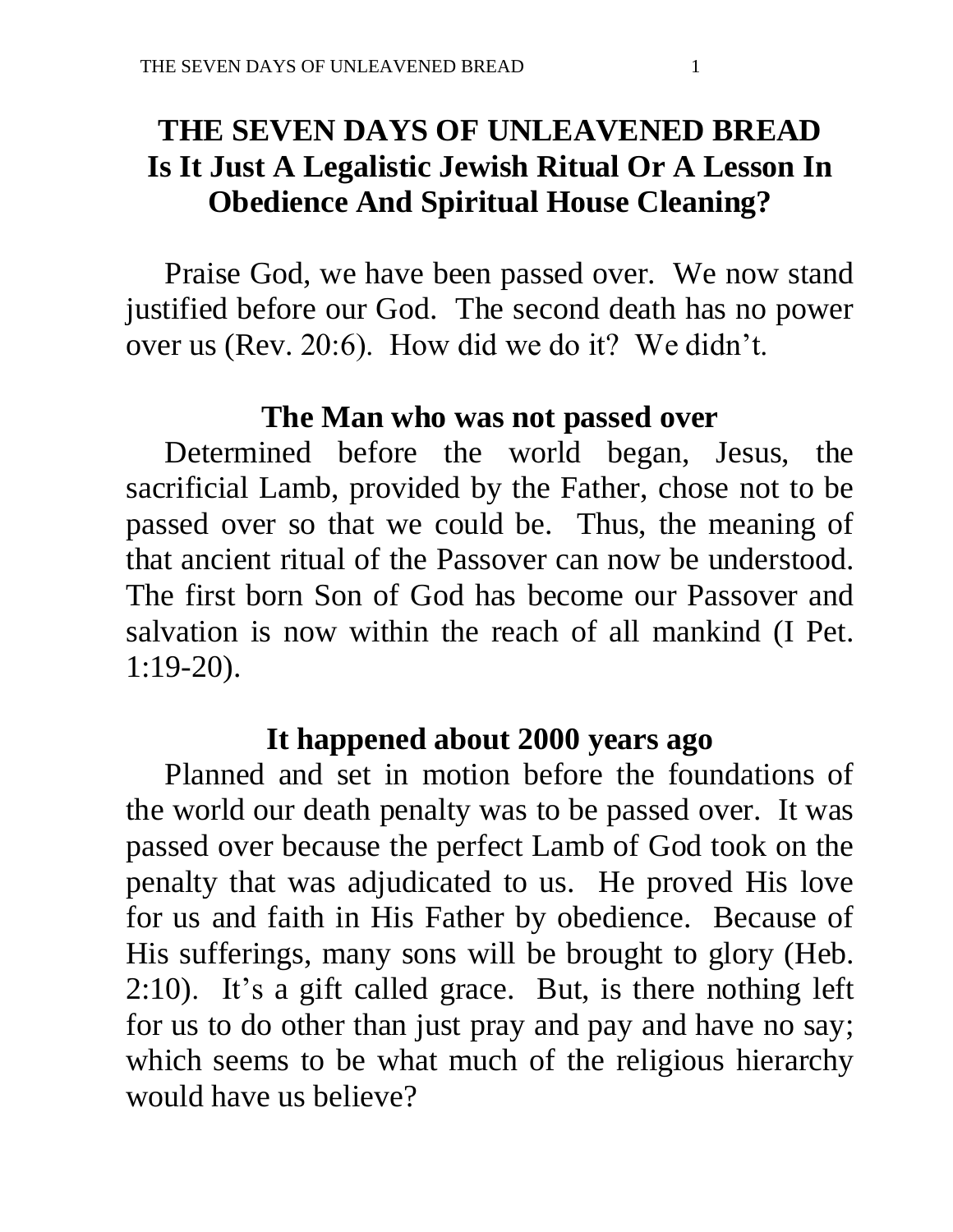#### **The Passover supper**

 We understand the symbols given to us by Jesus Himself on the night He was betrayed. The wine represents His blood shed for us; the bread symbolizes His broken body for our healing (Lk. 22:19-20). The washing of His disciple's feet demonstrates humility and servitude and what our attitude should be toward each other (John 13:4-20).

### **God's perfect timing**

 Certainly this lends credence to and sheds light on the appointed times of God as outlined in Leviticus 23. Obviously they each have a designated purpose and will be, or have been, fulfilled at their appointed time. Those who have taken the effort to study them understand that they outline God's plan for the salvation of mankind and the redemption of His world. We memorialize them by honoring them at the appointed time as instructed by God

### **The first annual Holy Day**

 We have just completed the first appointed time, The Passover. Knowing that each has a definite time and purpose would it not be prudent for us to examine the next step in God's plan; the seven days that comprise the "Feast of Unleavened Bread" that immediately follow the Passover? The first and second annual Holy Days of the year and the five work days in between are probably the least understood of all seven of God's yearly appointed times.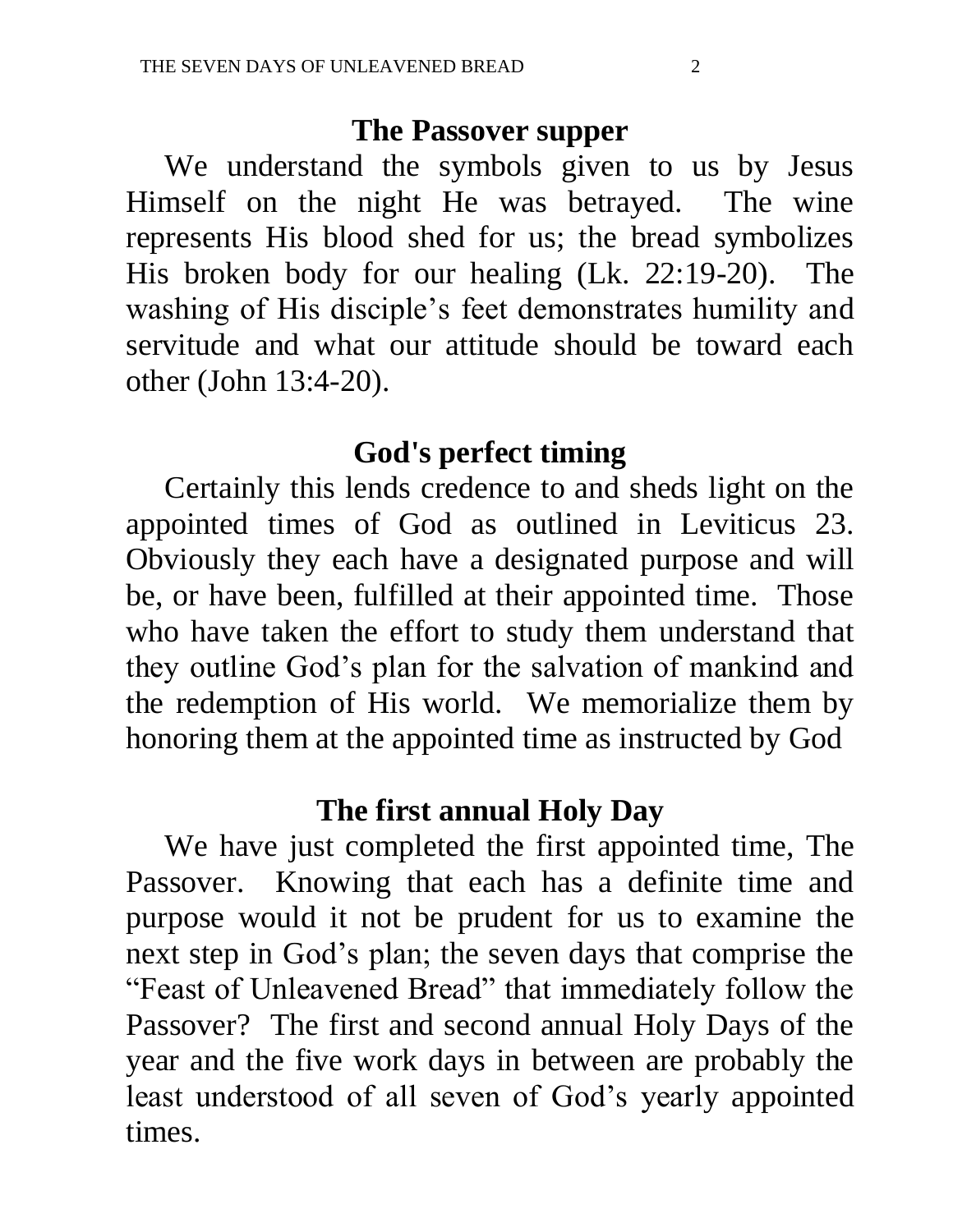## **But weren't those days Jewish?**

 Some would argue that Christ's death on the cross ended all of that Jewish legalistic nonsense. But then, how do we explain that the First Fruits offering (Wave Sheaf), and the day of Pentecost were fulfilled after the cross, at exactly the time appointed by God?

 What about the many references in the Bible of the early church being involved in God's Holy Days long after the cross? But do we have one specifically mentioning an observance of the Days of Unleavened Bread? Yes, we do.

# **Unleavened Bread practiced by a Gentile church**

 About 34 years after Pentecost, the New Testament church having now been well established in doctrines and ordinances, we find a gentile church in Corinth keeping the Days of Unleavened Bread. Paul angrily takes them to task - no, no not for keeping those days, but for not keeping them properly.

 He admits they are physically unleavened, having removed all leavening from their homes. He then admonishes them for being spiritually leavened, because they are condoning sin in their midst by not putting the guilty party out of their congregation immediately. Read the whole story in I Corinthians 5.

## **In spirit and in truth**

 From this we learn that there is both a spiritual aspect and a physical aspect of obedience to God, both important in observing God's appointed times. We are told to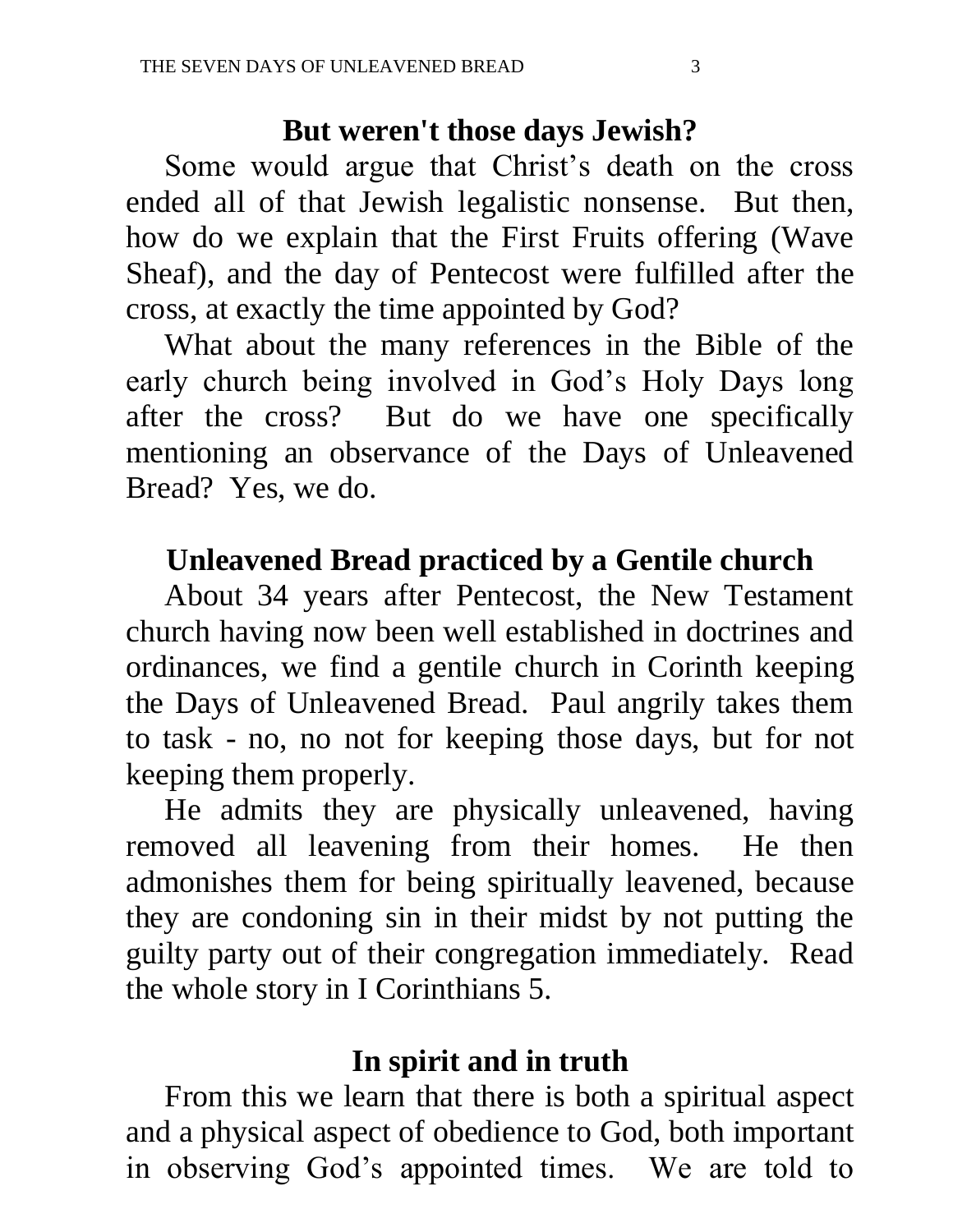worship God in spirit and in truth (Jn. 4:23-24). But, how do we do that? We can certainly agree that the spirit is willing but the flesh is weak. One can say, I have faith, but where is the fruit? Truth is in the doing. Study James 2. Belief can only be proven by active obedience, as when God tested Abraham:

# **Abraham's physical obedience**

 God tested Abraham by asking him to sacrifice his son. Did he say, "I will obey you in principle Lord", or "my spirit is with you"? No, he proceeded to perform the physical act of sacrifice. Although he was stopped barely before the act was completed, it was enough to convince God that he would have done it. Only then did God say, "for now I know you will obey me" (Gen. 22:12). His obedience was proven by his actions!

# **Israel's faith proven by obedience**

On that terrible night of the  $10<sup>th</sup>$  plague in Egypt, Israel could have told Moses, "we believe you Moses, our God will save us." But, would their first-born have been saved had they not physically obeyed the instructions as given? Belief must be accompanied by action.

 Israel had to physically march around Jericho as instructed before the walls fell. Action produced the desired results.

# **Christ had to obey physically**

 Christ pleaded with the Father to find some other way to save the world, but there was no other way. He had to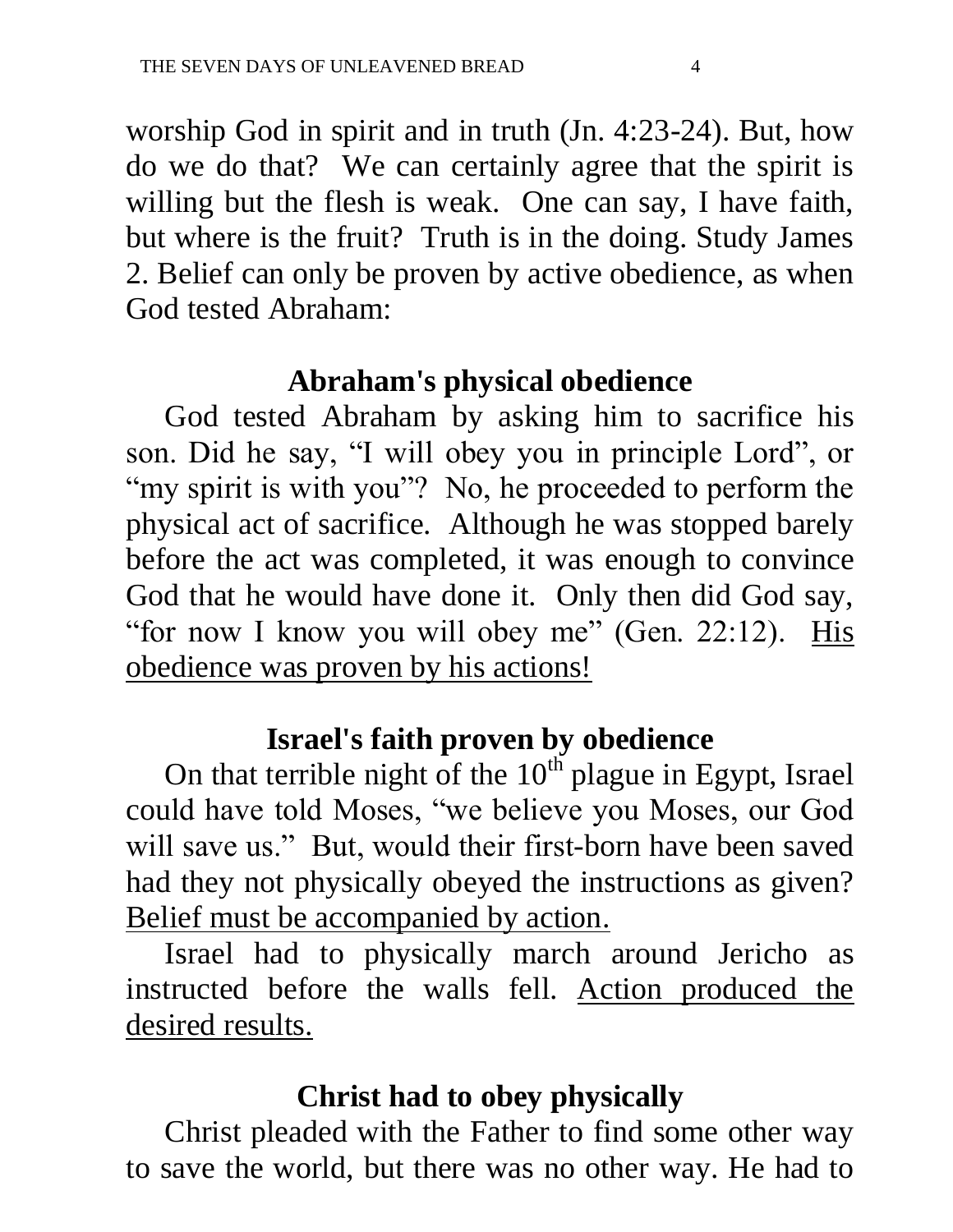suffer through the physical act of obedience in order to save you and me.

## **The apostles obeyed**

 The apostles were physically observing the Day of Pentecost in the right place at the right time when the Holy Spirit descended upon them. One wonders, would they have received the Holy Spirit had they not been observing Pentecost? Again, belief is proven by obedience, but obedience has been so maligned that it is now called legalism from many pulpits?

## **The pretenders**

 So what if I say, "Lord I believe you; I rejoice in your Holy Spirit. I am saved by your grace and not by works. Therefore, I consider your commandments, to be nailed to the cross *(a misunderstanding of Colossians 2:14)* and have no need to obey them, for then I would be denying the power of the blood of your salvation.

 However, I will obey you in spirit and in truth. I will keep the spirit of your Sabbath days, but surely you can't expect me to abandon my business or to do no work on the Sabbath. Why, that would be  $-$  'lee-gaa-liss-tic'."

### **But it's by grace, why do works?**

We hear so much about grace. It's possibly the most bandied about word in Christian speak, yet the least understood. Earlier, I implied we did nothing to obtain grace. Certainly we can't earn it; we can't buy it, and we sure don't deserve it. How then, do we obtain it? By obedience. "Oh, there's that word again. Isn't that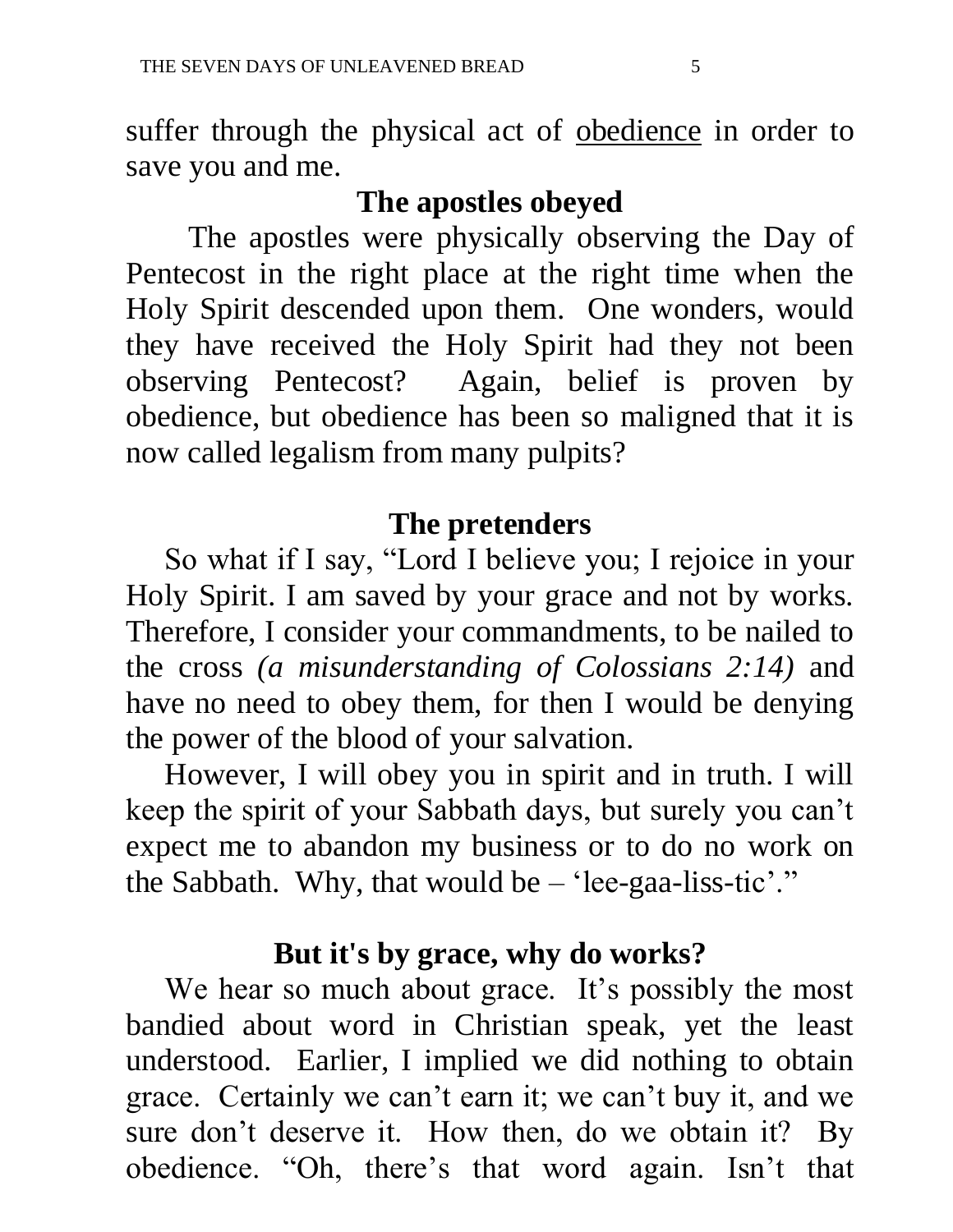preaching legalism?" And yet, we must obey the requirements of belief, repentance, and baptism (Heb 6:1- 2) or grace becomes stillborn. Even then, we must study to show ourselves approved unto God (I Tim. 2:15).

 Listen to the words of Christ: "Verily, verily, I say unto you, except ye eat the flesh of the Son of man, and drink his blood, ye have no life in you" (John 6:53). Wasn't he giving them a preview of the fulfillment of the Passover and a description of the last supper? Do we do it as He instructed and demonstrated? That is total commitment, as displayed in baptism and Passover services, a physical act of obedience!

# **But didn't Christ keep the Commandments for us?**

What do you suppose Jesus meant when He said, "if you love me keep my commandments" (John 14:15)? If one has been given the invitation and opportunity to accept Christ in baptism but, simply repeats the "magic words" and takes no further action, is he really under grace? I think not. Even Jesus chose to be baptized and isn't He our example? So we must conclude that there is something required for grace. It's called action i.e. "obedience".

### **The passive Christian**

 A plague called passivity has run rampant throughout Christianity. But then why not, aren't they told right from many pulpits, that, if you are once saved, you're always saved, there is really nothing more required, that at any moment you will be raptured away to heaven anyway, and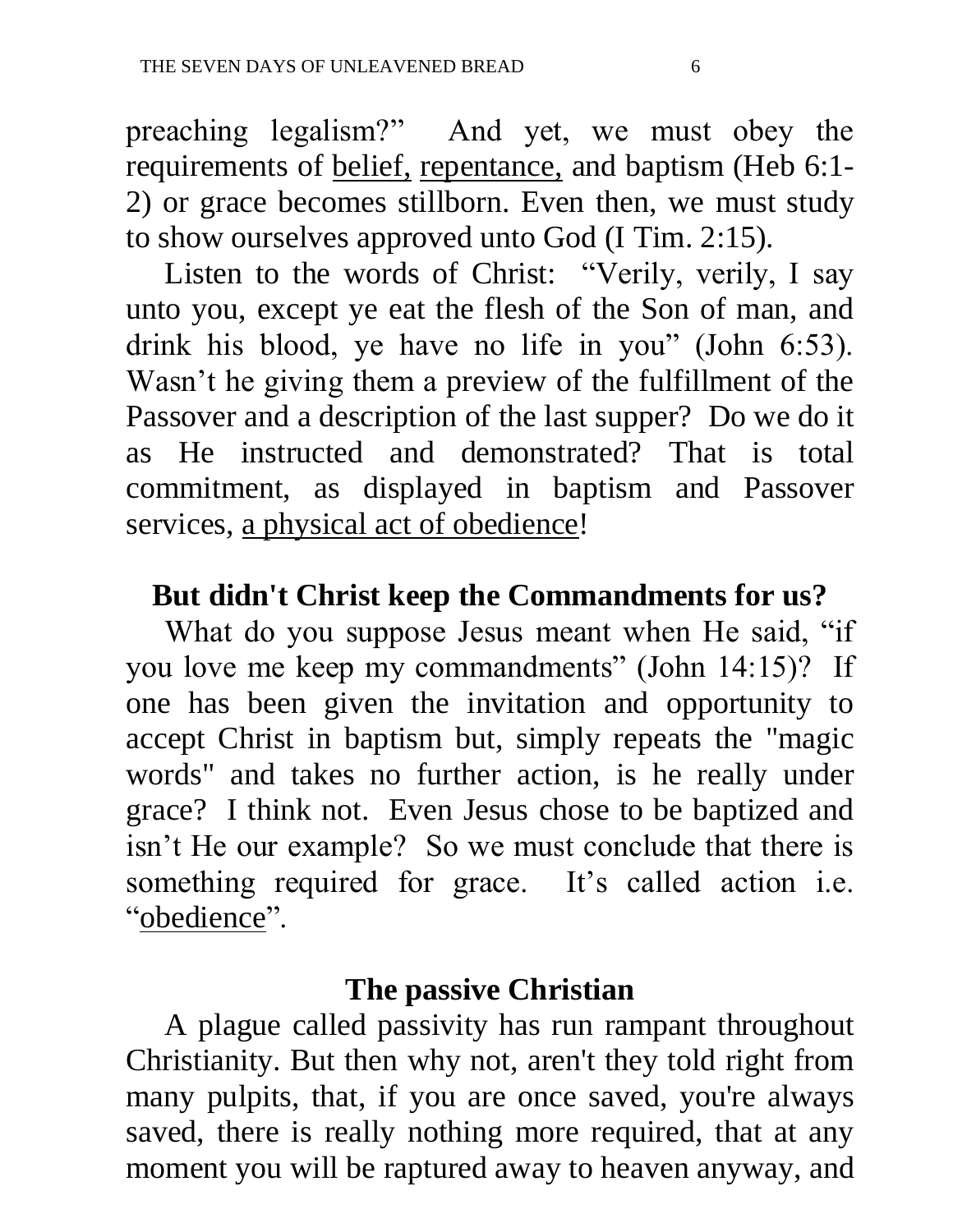that it's grace plus nothing that saves. Therefore don't be overly concerned, just pray and pay, believe what your Priest or Minister tells you and everything will be okay. But by all means, don't fall into that legalism trap of keeping the Sabbath or Holy Days.

 As we are told in Jude 4 certain men have crept in unawares, ungodly men, turning the grace of our God into lasciviousness,

 One of their twists is the misapplication of the word "legalism," causing grace to be turned into a kind of sloppy agape or a greasy grace that cannot save. They speak against God's laws and say that keeping those "Jewish" days is legalism, and equivalent to depending on works for salvation. See what Isaiah 8:20 says about those who trample on God's law, there is no light in them.

# **Turning a blessing into to a burden**

 Legalism has been defined as paying strict attention to the letter of the law while minimizing the spirit of the law. Jesus made this point to the Pharisees when He told them that the Sabbath was made for man, not man for the Sabbath. The Jews had transformed the blessing of God's Sabbath into a burden instead of the joy He had intended it to be. But it is also wrong to ignore the letter of the law.

 God's laws are given to man as a blessing that if followed will lead to a long, healthy, happy life. Listen to what John says about God's law: "For this is the love of God, that we keep his commandments: and his commandments are *not grievous"* (I John 5:3).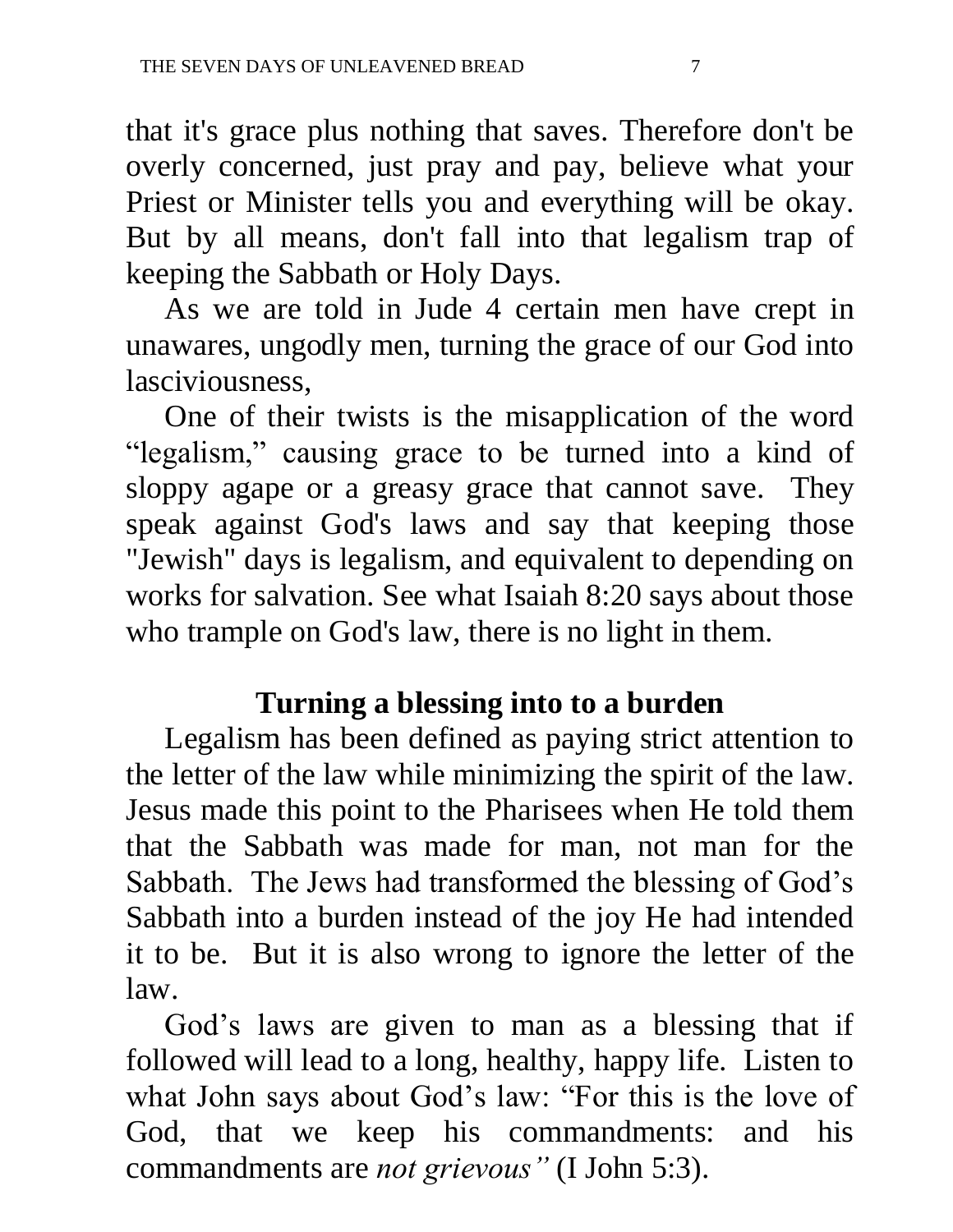#### **But can't we just keep those days in spirit?**

 If I say, "I will keep the spirit of your Feast of Unleavened Bread, Lord" but then I don't follow through with the physical act to remove leaven from my life who am I fooling? Where is the truth that proves my spirit, the action that proves my faith? It's called "Obedience"! To borrow an old adage, "the proof is in the doing." Could that be the missing element in many Christians lives? Study Matthew 7:15-24.

## **Making it personal**

 What would your spouse think if you said, "I am keeping the spirit of our marriage vows dear," while you caroused around town? What did He say about those who say they know Him but do not physically and spiritually keep His commandments (I John 2-4)? He calls them liars. How can you worship Him in spirit and truth while you are physically lying? The physical and the spiritual go together. You can't separate them. Grace is not a substitute for obedience. Much of Christianity has turned grace into lasciviousness just as prophesied in Jude 4.

### **The benefit of doing**

 By using leavening as a symbol of sin, the seven-day period of striving to live an unleavened life in this world of sin and temptation is a great teaching tool. It is a shadow of our striving to live a sinless life after being cleansed of all sin by Christ's sacrifice for us. It teaches us, by example, how easy it is, even after being cleansed, to fall back into sin. It reminds us that we're not there yet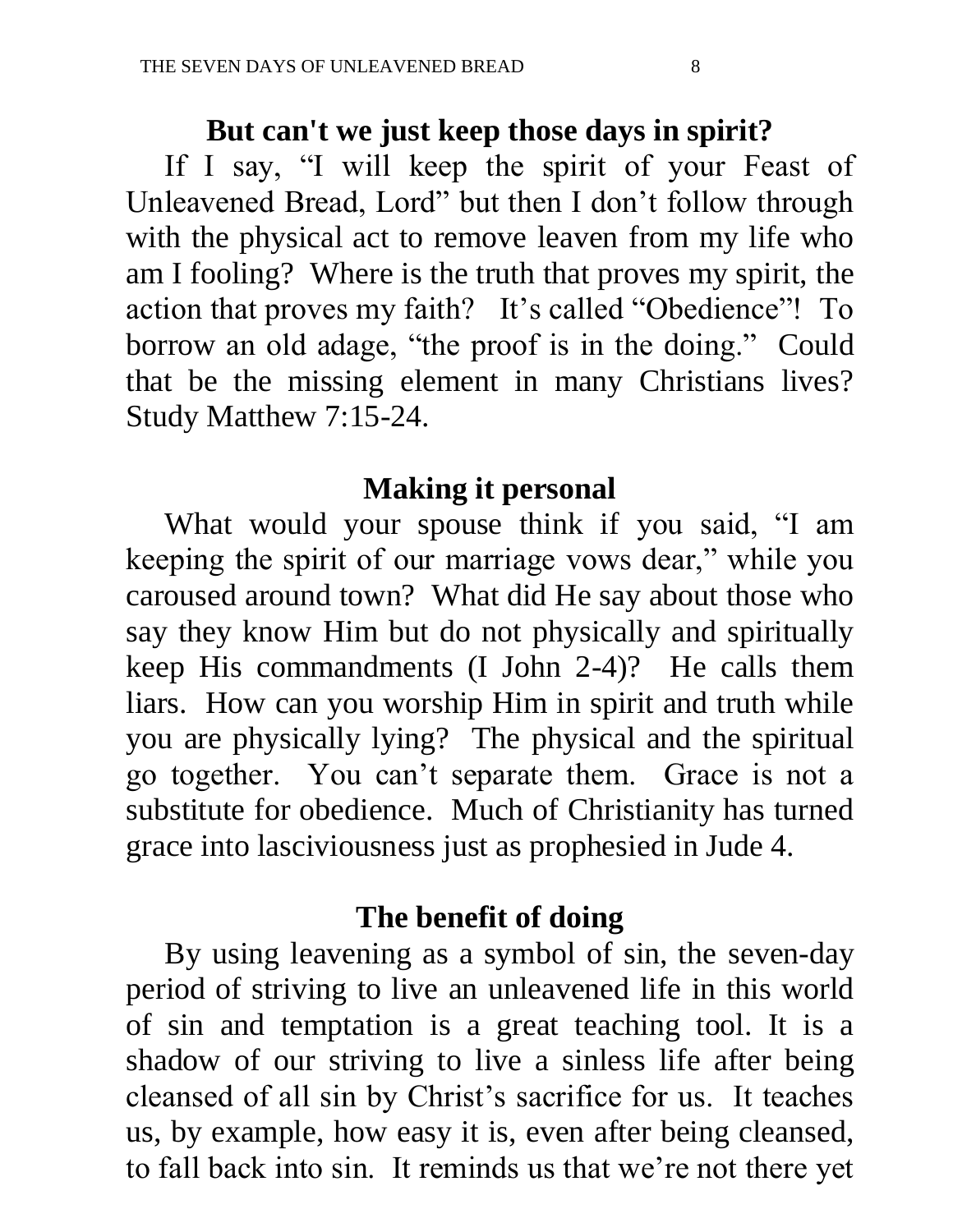and that Satan as a roaring lion is still seeking those he might destroy (I Pet. 5:8).

 You may be surprised that, try as you may, you will find that you have not been able to eliminate all leavening from yourself or your household. But that's the point. It teaches you, by example, how sin hides in your life and how easily it slips back into your life without you realizing it. Remember the words of Jesus, " he that shall endure unto the end, the same shall be saved" (Matt. 24:13). The Feast of Unleavened Bread was designed to help us endure. It is a sign in your hand (performance) and a memorial between your eyes (understanding) (Ex. 13:9).

### **How we learn**

 Teachers know that we learn by using our five senses. When we physically obey a commandment, we employ most of our five senses as well as our spirit. The more we use them the easier it is for us to learn. We learn by doing.

 Repetition is another learning tool that God uses. Every seventh day is a reminder that He is our God and we are His chosen ones (Ex. 31:13). It also gives us a preview of his coming kingdom in the millennium.

 He reminds us of His plan of salvation by the yearly repetition of His annual commanded assemblies.

 The annual repetition of partaking of the bread and wine on the anniversary of the night He was betrayed (I Cor. 11:20) keeps us from forgetting that He and He alone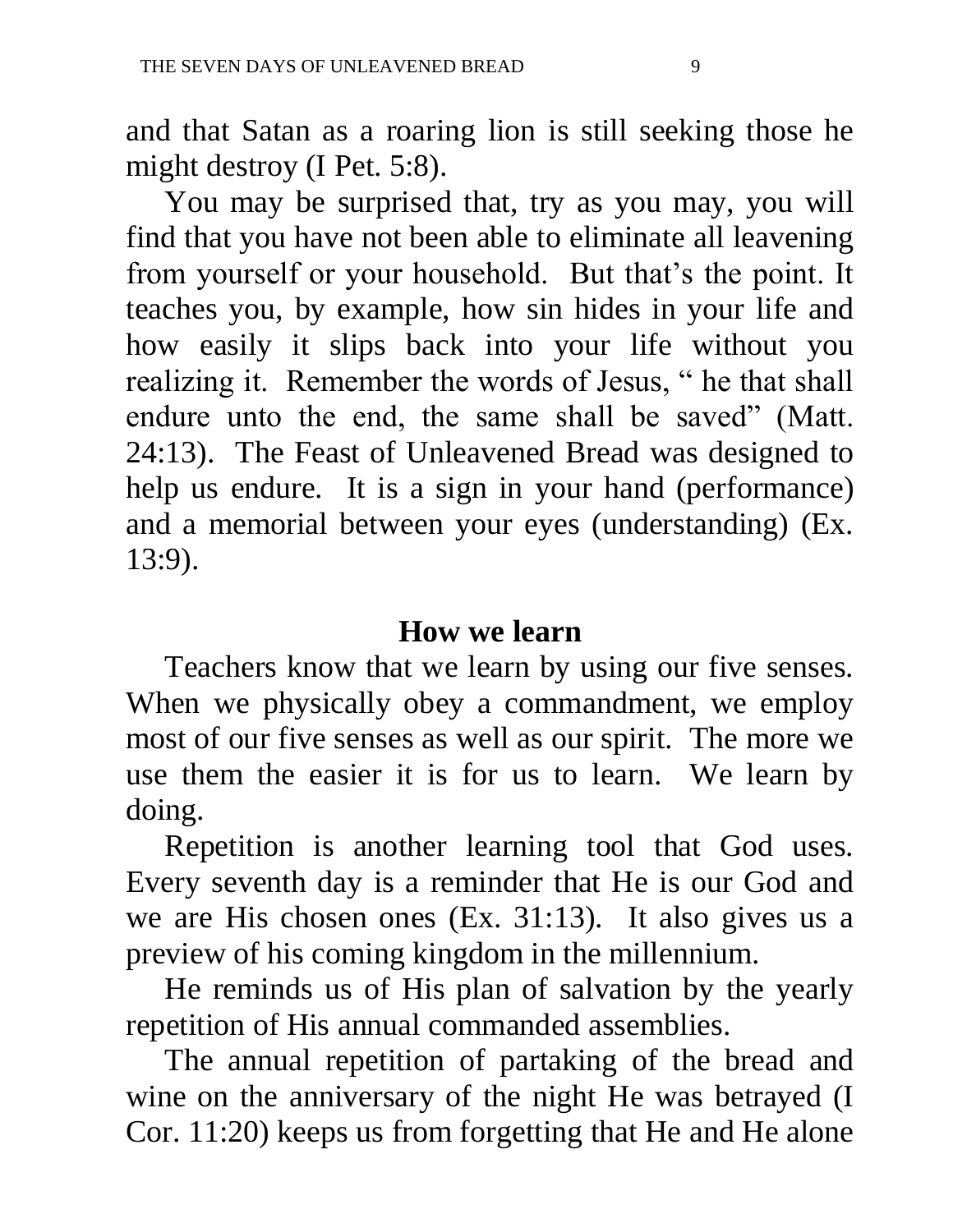paid the price for our salvation whereby we obtain our perfection.

 The annual repetition of feasting on unleavened bread helps us to keep in mind that we must continually, throughout our life, feast on the unleavened bread of God's pure word of truth. Christ is the word of God, and He is the bread of life. That is also why we observe His New Testament Passover exactly as He instructed, on the anniversary of the night He was betrayed; not by sacrificing a lamb (since He was the fulfillment of that) but with the wine, the unleavened bread and the foot washing.

## **The leavening of this world**

 Jesus had much to say about the leavening of this world. The literal leaven is a shadow of the spiritual leaven we are to beware of, i.e. the leaven of: Herod, deception, slyness and *worldliness (*Mk. 6:14-28; 8:15); the Sadducees, rejection of the spiritual and supernatural, *modernism (*Mt. 16:6-12); the Pharisees, *hypocrisy (*Lk. 12:1); Corinth, pride, wickedness, malice, *sensuality* (I Cor. 4:18-19; 5:1-13); Galatians, *legalism* (Gal. 5:9).

 "Therefore whosoever heareth these sayings of mine, and doeth them, I will liken him unto a wise man, which built his house upon a rock." (Matt 7:24).

 Let us be diligent in observing the Feast of Unleavened Bread as instructed in Leviticus 23:6-8, not like the Corinthians, but by both, spiritually and physically feasting on the unleavened bread of God's word, avoiding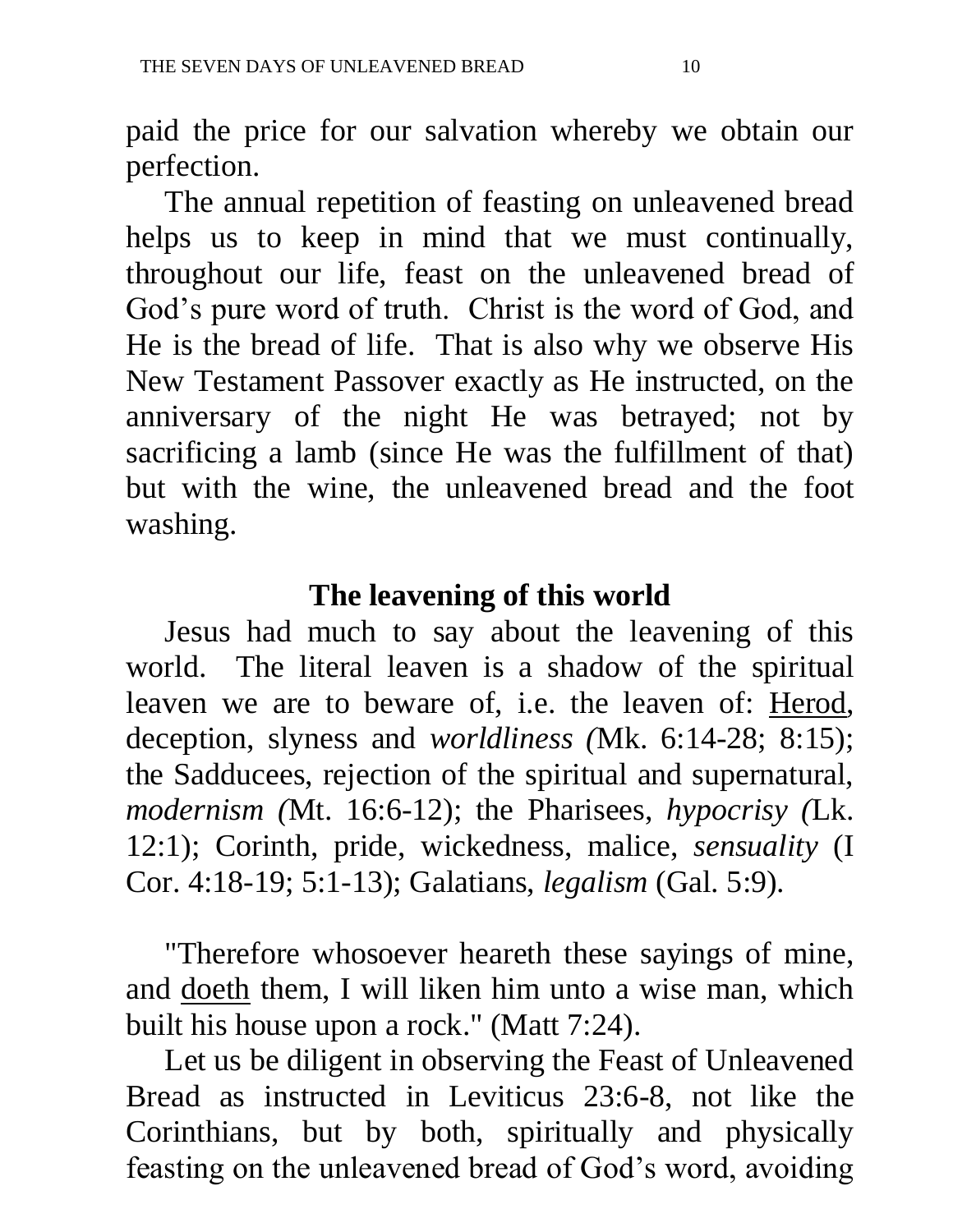all semblance of the leavening of this world. Having been cleansed, why would we, like dogs, return to our own vomit (Prov. 26:11)? Let's use this time as a pattern for our life here on earth, of worshipping God in spirit and in truth. Let's keep Paul's words in mind, "Be ye followers of me, even as I also am of Christ. Now I praise you, brethren, that ye remember me in all things, and keep the ordinances, as I delivered them to you" (I Cor 11:1-2).

 Christ kept them, Paul kept them, and the early church kept them. Should not we follow their example?

 Take James 2 to heart and let our actions, our works and our obedience prove our faith.

# **OBEDIENCE TO GOD IS NOT LEGALISM!**

## **Leavening, A Perfect Example Of Sin**

 Some leavening is classified as fungus, an ever-present single celled organism with characteristics resembling both animal and vegetable. Some fungi are beneficial and some are destructive. Their cellular structure is so small it can only be seen through a microscope. They grow best in darkness, but lacking chlorophyll cannot produce their own food. They must get their nourishment from their host, and under suitable conditions can quickly take over their host. As fungi feeds it expels carbon dioxide gas, which forms bubbles and causes the host to swell to many times its original size, but it's mostly gas. The destructive types cause decay; corruption, spoilage and can completely change and even destroy their host. What an apt description of sin.